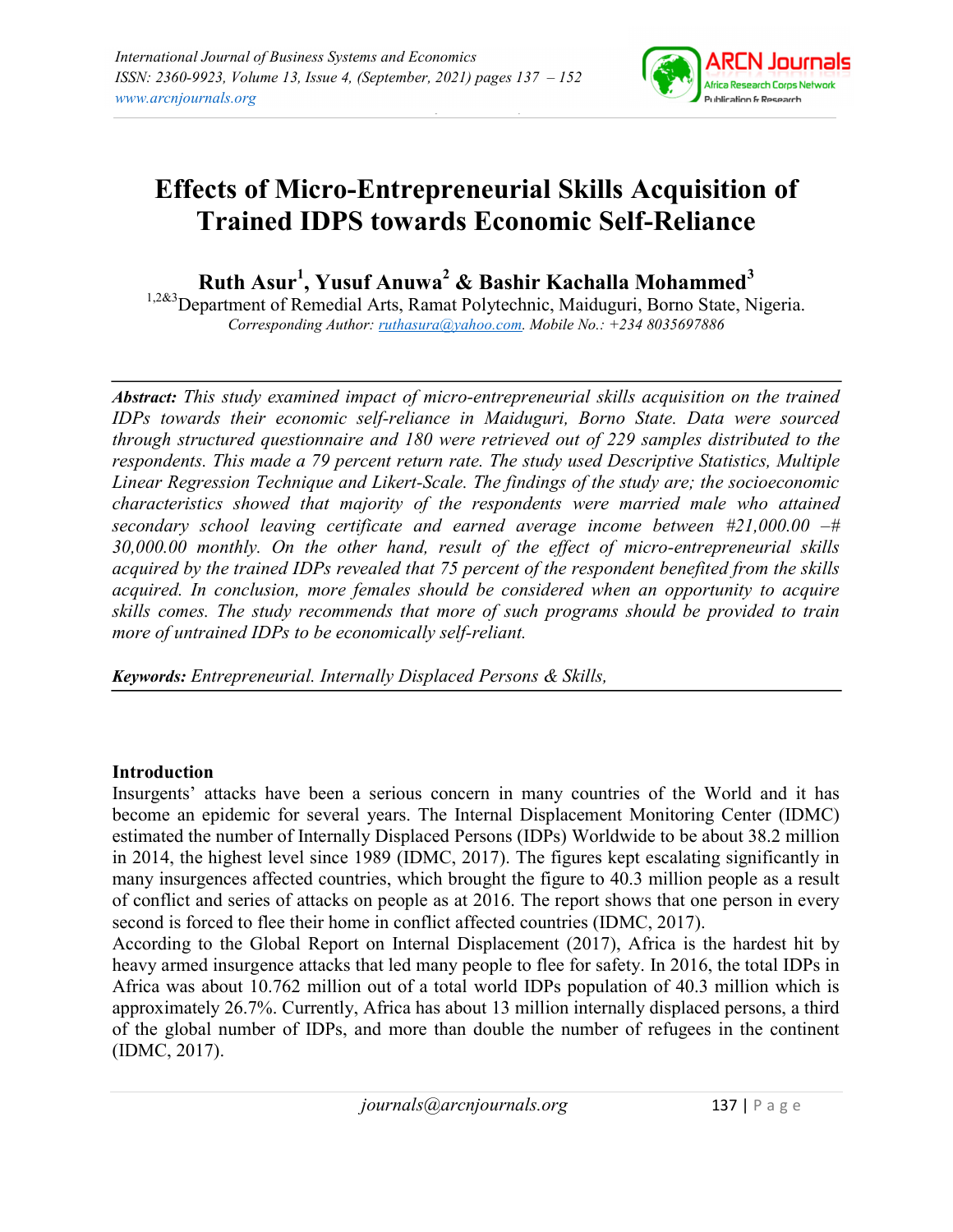Boko Haram insurgency in the North East which began in 2009 has claimed many lives and destroyed property worth millions of naira. According to IDMC (2016), 85% of the total displaced persons in Nigeria have risen due to insurgency attacks by Boko Haram. It is important therefore to acknowledge the fact that without timely support and protection of IDPs today, many may end up being refugees Bilak (2017).

According to Displacement Tracking Matrix (DTM), a team composed of International Organization for Migration (IOM), National Emergency Management Agency (SEMA), Nigeria Red Cross Society and the Humanitarian Partners on the Field pointed out that the IDPs in Nigeria as at 2015 was about 2.1 million. This figure covers about 207 of the affected Local Government Areas (LGAs), involving 13 states in the Northern part of Nigeria. The report also indicates that about 1.7 million of the internally displaced persons were from Borno (1,434,149), Adamawa (136,010) and Yobe (131,203). Specifically, the report shows that about 528,000 out of the approximated 1.7 million (about 80%) IDPs live in Maiduguri Metropolis, Borno State, (International Committee of the Red Cross, 2016).

In terms of the economic effects of Boko Haram in Maiduguri, the crisis has led to the closure of many economic activities in the affected areas. Many businesses and companies have been forced to fold up or relocate to neighboring states due to incessant attacks by the insurgents resulting in loss of jobs and job destructions. Furthermore, majority of the residents in the area whose primary source of livelihood is farming have been grossly affected.

Fatile and Bello (2015) pointed that many of the internally displaced persons have no jobs and are homeless. This has led to overdependence of IDPs on government, NGOs, Philanthropists, and other international donor Agencies for survival and sustenance. In order to reduce the burden on these humanitarian Agencies, entrepreneurial skill development towards economic selfreliance was introduced to ensure that the IDPs are engaged.

This study therefore, intends to assess the impact of micro-entrepreneurial skills acquisition given to trained IDPs in ensuring that they are economically self-reliant.

Available reports by the International Committee of the Red Cross (ICRC), (2016) have shown that Maiduguri in Borno State has a large number of IDPs. Majority of them are unemployed and poor and depend on humanitarian supports. This is attributed to the destruction of their businesses, farms and properties caused by Boko Haram insurgents. Many NGOs, Governments and Philanthropists have contributed immensely to the provision of food, clothing and shelter towards the sustenance of the IDPs especially in Maiduguri Metropolis. Entrepreneurial Skill acquisition may economically empower the IDPs to be self-reliant, improves their lives and effort towards restoring peace in the region. However, only few studies have been carried out on the economic aspect, and those that are available are not detailed on entrepreneurial skill development and have not tried to assess the impact of the skills acquired towards economic selfreliance of IDPs. For example, the study by Obikaeze and Eweka (2016), concentrated more on the sustenance of IDPs through provision of food, clothing, shelter, healthcare and education without considering the aspect of entrepreneurial skill acquisition.

Despite the efforts made by the Government and NGOs to alleviate economic hardship faced by the IDPs, particularly in Borno, there has not been enough studies in this area that have assessed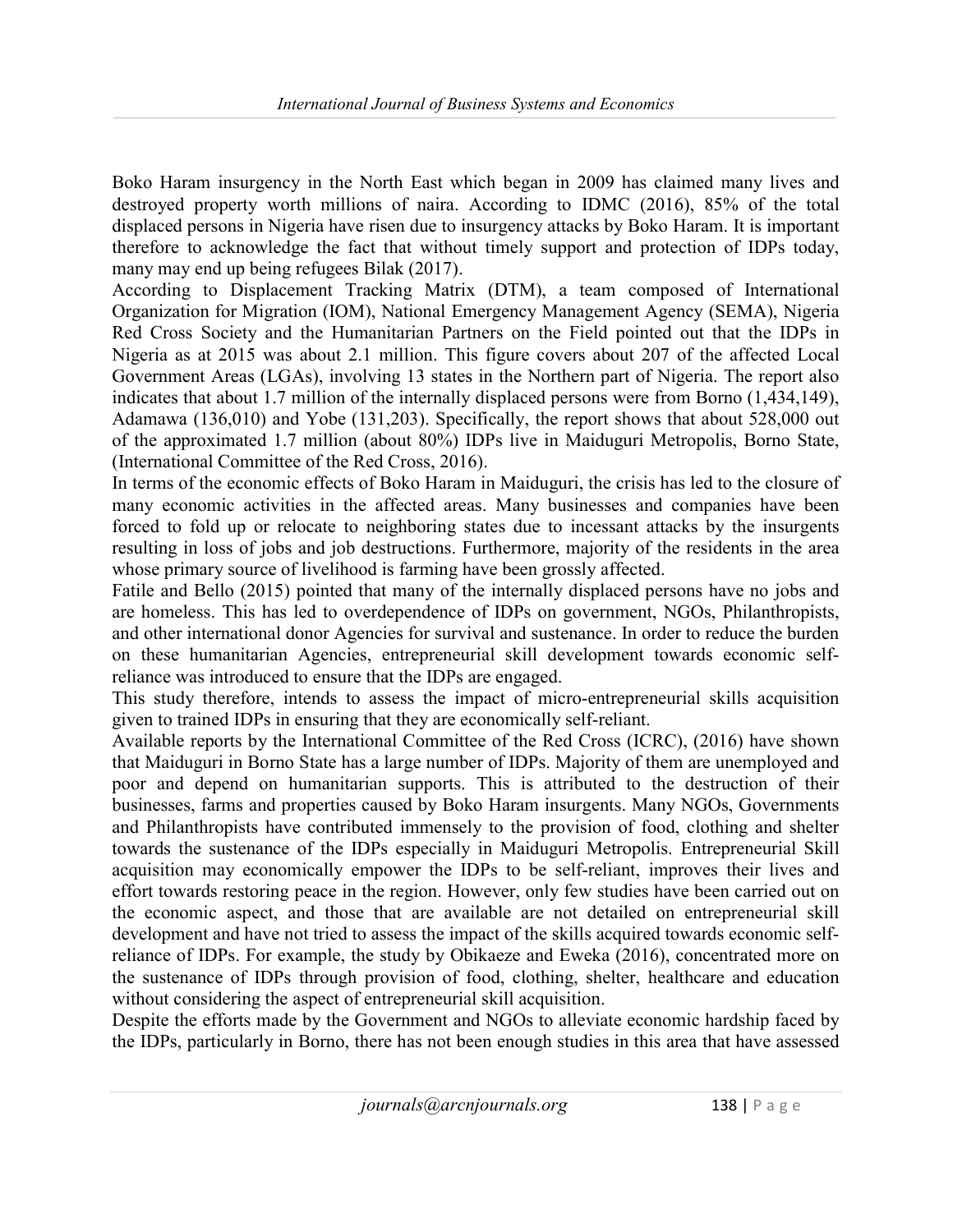the analysis of micro-entrepreneurial skills acquisition on self-reliance among trained IDPs particularly in Maiduguri.

Many business owners have been forced to close down and some flee the town as a result of security challenges. In addition, there is dearth in literature on the impacts of microentrepreneurial skills acquired by the trained IDPs in Maiduguri. This poses a serious concern in the academics and creates wide gap in the literature. Thus, to fill this gap, this study focuses on assessing the impact of micro- entrepreneurial skills acquisition of trained IDPs towards their economic self-reliance.

### Literature Review

This section discusses the Conceptual, Empirical and theoretical framework on microentrepreneurial skill acquisition on economic self-reliance among trained internally displaced persons

### Conceptual Issues

#### Micro-entrepreneurial Skills

There are many definitions of entrepreneurial skills. Entrepreneurial skill can be defined as the ability to create something new with value by devoting the necessary time and effort, assuming the accompanying financial psychic and social risks and receiving the resulting reward of monetary and personal satisfaction and independence (Hisrich and Peter, 2007). An entrepreneur who develops the skills is seen as one who organizes, manages and assumes the need of a business enterprise. The person takes control of his/her future and becomes self-employed whether by creating his own unique business or working as a member of a team at a multi-level vocation. The person combines land, labor, capital and entrepreneur which are used for producing goods and services in the economy, (Robert ,2021)

Sousal (2014) asserts that entrepreneurial characteristics can be acquired or learned throughout life. Such characteristics are ability to develop and maintain a successful business through hard work and effort, ambition to achieve goals, sense of responsibility for the success or failure of business. Entrepreneurial skills should be natural and should form part of our evolution and new model of economy.

Hassan Moshood (2018) sees entrepreneurs as aggressive catalysts for change, positive minded in every economic environment and having a desired hope for making profit. He further said entrepreneurs of old were the pioneers of today's business endeavors. They used their intellects to innovate and utilize capacity for accomplishment which is the yardstick by which enterprise is now measured.

#### Economic Self-Reliance

Self-reliance is the social and economic ability of an individual, a household or a community to meet essential needs including protection, food, water, shelter, personal safety, health and education in a sustainable manner and with dignity UNHCR (United Nation Handbook for Self-Reliance, (2005). Economic self-reliance (ESR) has to do with developing and strengthening livelihoods of persons of concern and reducing their vulnerability and long-term reliance on humanitarian/external assistance Economic self-reliance represents different ways of thinking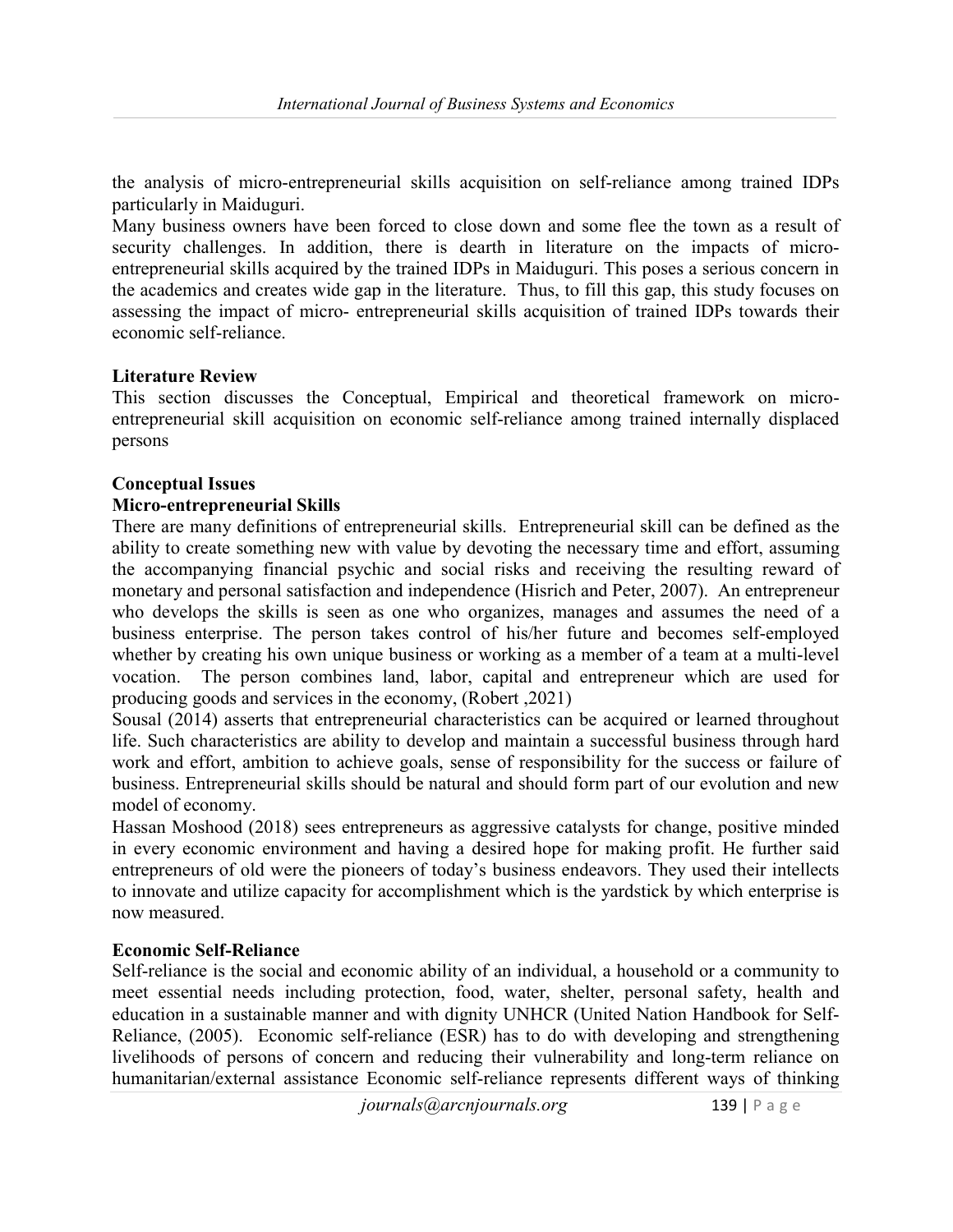about the processes and outcome of economic development. It is an individual's ability to accumulate economic resources in excess of their needs. ESR provides a solid platform from which people can develop and reach their full human potential. Godfrey, 2008 states that individuals who are economically self-reliant have greater resilience in the face of negative economic shocks. According to Godfrey, economic self-reliance arises from two sources (1) our own effort, talents and skills and (2) our relationships with family, friends, government and macro-social systems.

# Internally Displaced Persons (IDPS)

Since 2009 to date, many IDPs especially in the north east lost their houses and belongings due to the destructive activities of the Boko Haram insurgents. As a result, they had to flee to other Local governments more especially to Maiduguri metropolitan council to be hosted by relations while some are camped by the government. The attack was so severe that they had to run for their lives against being killed. This made them completely handicapped and nothing to hold unto as means of livelihood hence needed humanitarian assistance and protection.

Onuoha (2016) said the Industrial Trust Fund (ITF) trained more than 1,000 persons in Borno state and of this number, about 600 of the participants are IDPs drawn from various camps in Maiduguri, Borno State capital. The program is aimed at giving the IDPs a fresh beginning and integrates into the society by means of livelihood, training on various entrepreneurial skills and facilities.

The ultimate aim of the scheme is to motivate participants to organize themselves into cooperatives and eventually be introduced to the financial institutions to access soft loans.

Internally displaced person (IDPs) is defined as persons or groups of persons who have been forced or obliged to flee or to leave their homes or places of habitual residence. This could be, in particular, as a result of or in order to avoid the effects of armed conflicts. The conflicts are situations of generalized violence, violations of human rights, natural or human-made disaster and the IDPs have not crossed an internationally recognized state border, Kampala Convention (2009).

# Importance of Skills Acquisition Towards Economic Self-reliance

Skill development is the ability to carry out a task with determined results often within a given amount of time, energy or both. In the domain of work, some general skills would include time management, teamwork and leadership, self-motivation and others. Skills are required and needed by people to contribute to a modern economy. Skill development denotes improving yourself and skill set. The skills determine the ability of a person to complete a task with great success rate and in right time. According to Boson Innovation (2018), skills development involves two steps. One step is finding the knowledge required to improve the individual and secondly getting trained in that particular sector to excel in the tasks.

Furthermore, Nanayakkara (2017) demonstrated that being an entrepreneur allows people in poverty to escape poverty traps, earn an income that supports life styles as well as to be able to participate constructively in their respective communities. As a result, there are advantages of being an entrepreneur which help them in an increased level of choice and the ability to lives they have reason to value in constrained post war contexts.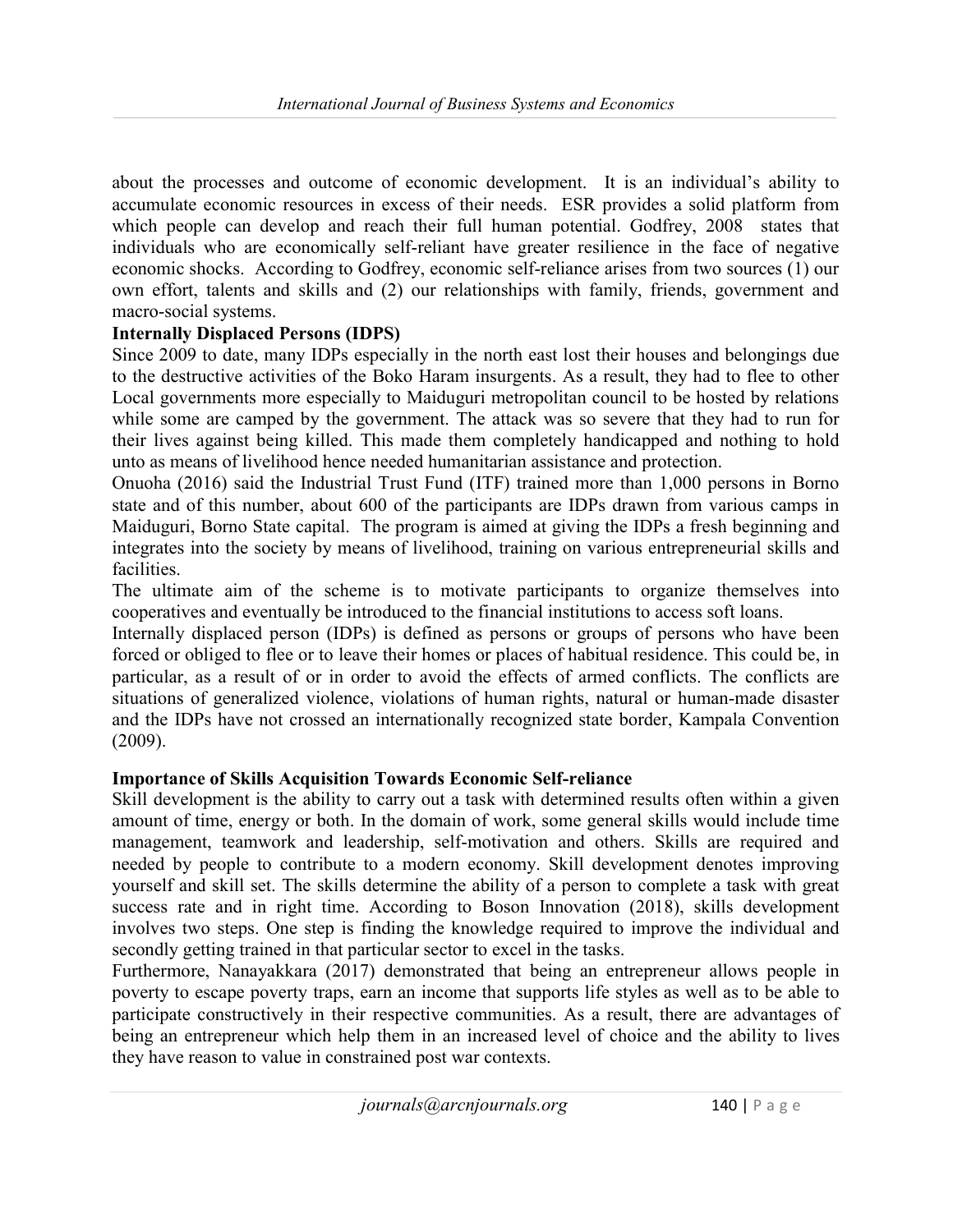# Theoretical Framework Human Needs Theory

In an effort to assess the entrepreneurial skill development of the IDPs towards self- reliance, there is a need to take into consideration the human needs of these people. This is because human needs are essential for survival. According to Maslow (1954) a renowned psychologist, human needs go beyond physical needs like food, clothes and shelter, they also include non-physical elements needed for human growth and development. For Maslow, human needs are hierarchical in nature. That is each need has a specific ranking or order of obtainment.

The concept of human needs could matter when assessing the entrepreneurial skill development of the IDPs. This is because one of the primary causes of protracted or integrated conflict amongst people is their unyielding drive to meet their unmet needs on the individual, group and societal levels. That is why needs theorist argued that needs unlike mere interest cannot be suppressed or bargained for. Therefore, the human needs approach calls for collaborative and multifaceted problem-solving models and techniques such as entrepreneurial skill development. However, the two major 'schools of thought' attempted to explicate the best practice that could guarantee human security. These are: 'Freedom from Fear Approach' and 'Freedom from Want Approach'. These approaches clearly Centre on what threats individuals should be protected from and offer the appropriate mechanisms for responding to these threats. A need creates tension in the individual to achieve a desired objective which reduces the tension. For the IDPs there is a tension caused by insurgency, therefore, the situation creates the need to acquire skills for sustenance. The IDPs lack the basic needs which include food, clothes and shelter; hence there is a need to motivate them to develop entrepreneurial skills towards self-reliance. Therefore, in the course of the entrepreneurial skill development of the IDPs towards selfreliance, their social need of acceptance; to love and be loved, by having a sense of belonging is paramount. Therefore, the needs theory will be adopted to guide this study.

# Empirical Review

# Demographic Characteristics of trained IDPs

Stephen (2016) examined how youth empowerment and the contributions of local entrepreneurs would facilitate sustainable peace in the post-Boko Haram conflict in North Eastern Nigeria. Using the Root Causes/Justice Theory and the Individual Change Theory as well as secondary data in arriving at literature findings, Stephen (2016) found that youth unemployment, gender inequality, religious intolerance, ethnicity, low level of education, social and political exclusion, high level of dependence, corruption among others do result in conflicts, and that, peace-building is most effective when it addresses the root causes of conflict in order to avoid a relapse into another conflict.

# Effect of Micro-Entrepreneurial Skills acquired and their benefits on trained IDPs towards Economic Self-reliance

In a study conducted by O. O. Olabaju (2020), the study examined the relationship between capacity-building programmes and women empowerment and self-reliance. It concluded that adult literacy and skill acquisition programmes correlates significantly with womenempowerment and self-reliance in the Gambia. The research employed a descriptive design of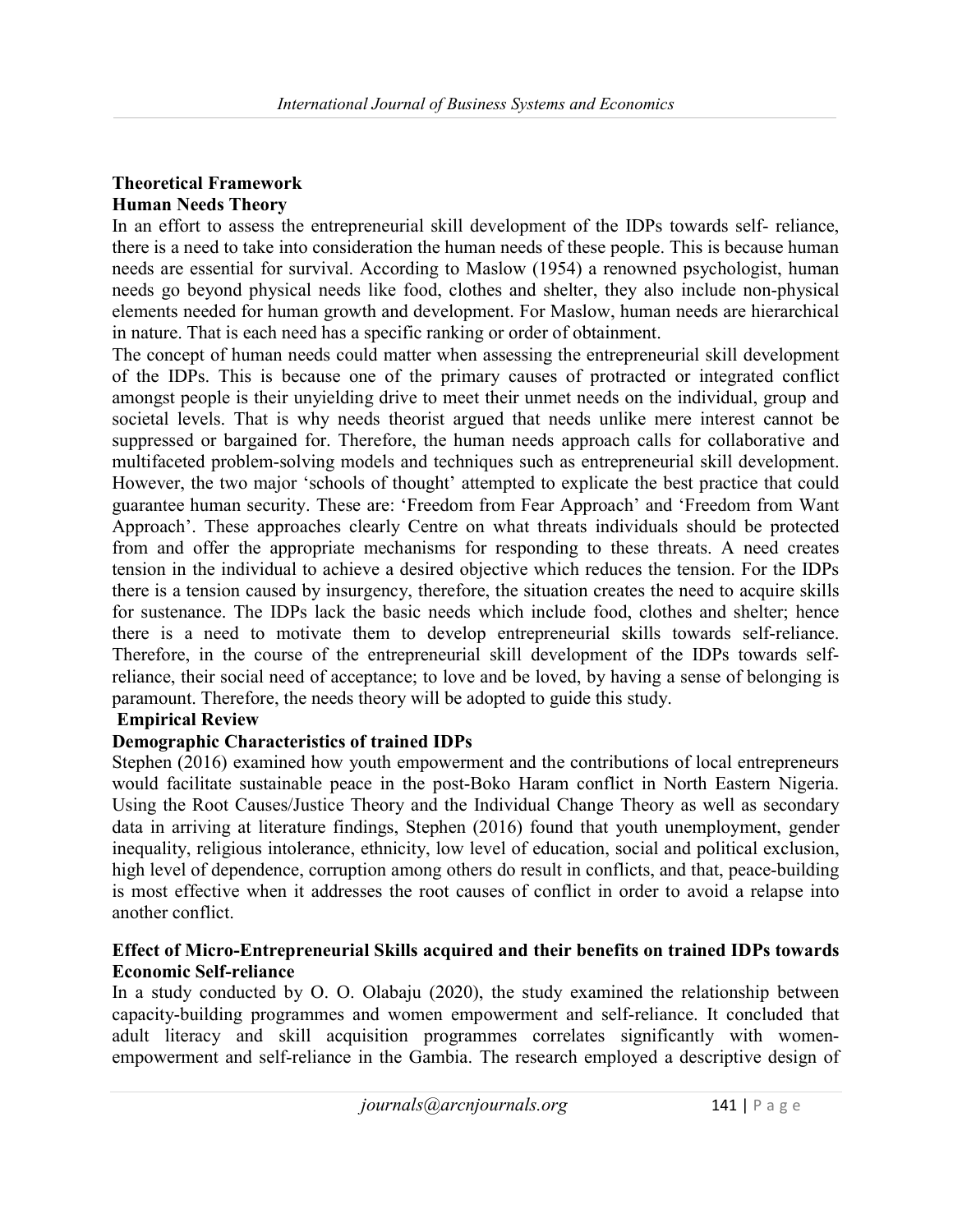survey type with 250 participants, where data collected through questionnaire were analyzed using t-test, mean and simply frequency.

Mshelia (2018) used secondary data sourced from literatures and research works where they concluded that since there is no guarantee that IDPs problems will end soon. The paper recommended that entrepreneurial skills training should be developed amongst the IDPs in order to boost entrepreneurship development in Borno State.

# Methodology

# The Study Area

The study was carried out in Maiduguri metropolis, Borno state, Nigeria. It is located in the north-eastern part of Nigeria boarded by Cameroun Republic to the east, Chad Republic to the north east and Niger Republic to the north, which makes Maiduguri a trade cross border. Borno State lies on latitude  $10^0$ N and  $14^0$ N and longitude  $11^0.30^{\circ}$  E and  $14^0.45^{\circ}$  E and around 350m above sea level with temperature ranging between  $32^{\circ}$ C to  $48^{\circ}$ . It is also bounded by Adamawa state in the south, Gombe state in the west and Yobe state towards North-West. Climatically, Borno has a hot and dry weather. The hot and dry season starts in March to july and rainy season is between July to September. The rainy season which varies with location ranges between 300mm to 500 mm from July to September in the Northern part and 700 mm to 1000 mm between the months of May to October in the southern part of the state (Mustapha, Gwary and Makinta, 2014).

The most outstanding economic activity in the state is agriculture. In the Northern part, the land is suitable for the production of beans, millet, sweet and Irish potatoes, wheat, gum Arabic, ground nut, vegetables and fruits. The southern part which experiences higher level of rainfall is also fertile for the production of groundnut, maize, guinea corn, beans, pepper, cotton, rice, soya beans, cassava, and sweet potatoes. Others are tomatoes, large pepper, mango, guava, sugar cane, banana, local cucumber, etc. In addition, animal production include fishery, poultry and animal fattening are common practices.

# Data Collection and data Analysis

# Source of Data:

This study used primary data to achieve its objectives. The primary data was gathered by the use of structured questionnaire through which the respondents indicated their responses. The study used a Likert-type five-point scale to measure respondents' attitude to a particular question or statement. The questionnaire was adapted from Seun (2017) and modified to suit the study.

# Population of the Study

The study population was drawn from those that have undergone skill acquisition training in various fields. They are the trained IDPs who lived with their host families in Maiduguri Metropolis and not those in camps. They were traced through their sponsors who know of their locations, telephone numbers and addresses.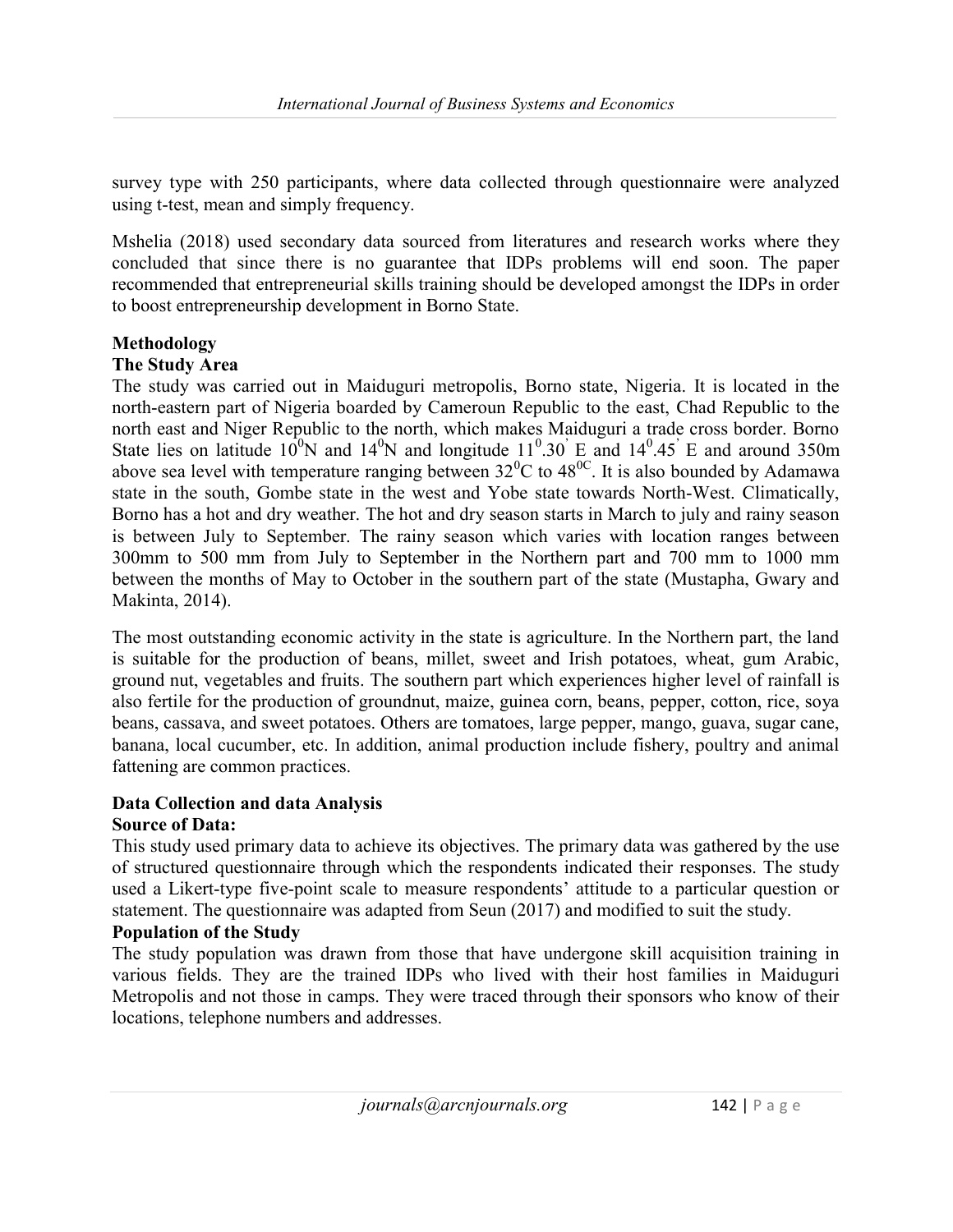| raon <i>J</i> . r r opulation |                                 |                    |
|-------------------------------|---------------------------------|--------------------|
| Sources                       | centers                         | number of trainees |
| <b>UNDP</b>                   | Ramat/Polytechnic,<br>Maiduguri | 233                |
| <b>UNHCR/AUN</b>              | State/mechanical<br>workshop    | 90                 |
| <b>UNHCR/AUN</b>              | Women/Development<br>Center     | 50                 |
| <b>NAISH</b>                  | Agency for Mass Literacy        | 190                |
| Total                         |                                 | 563                |

#### Table 3.1 Population

# Sample and Sampling Technique

Snowball sampling method was used as sampling technique for the data collection. This is because referral was used to generate the sample. The respondents are the IDPs that have been trained to acquire the entrepreneurial skills at (Ramat Polytechnic Centre, State mechanical workshop, Women Development Centre and Agency for Mass literacy). The statistical apparatuses of Cochran (1977) was used to calculate the sample size at 95% confidence level The Cochran formula is:

$$
n = \frac{n_o}{1 + \frac{n_0 - 1}{N}}
$$

To arrive at the sample size below, the study used 95% confidence and 5% plus or minusprecision. A 95% confidence level gives Z value of 1.96 per the normal table.

$$
n_0 = \frac{z^2 pq}{e^2}
$$

 $n_0$ = Cochran's Sample size

 $p =$  estimated proportion of the population = 0.5

 $q = 1-p$ 

 $q= 1-0.5= 0.5$ 

e = level of precision (margin of error)

So the result is  $((1.96)^{2} (0.5) (0.5) / (0.5)^{2} = 385$ 

The sample size of the population therefore is;

$$
n = \frac{n_o}{1 + \frac{n_o - 1}{N}}
$$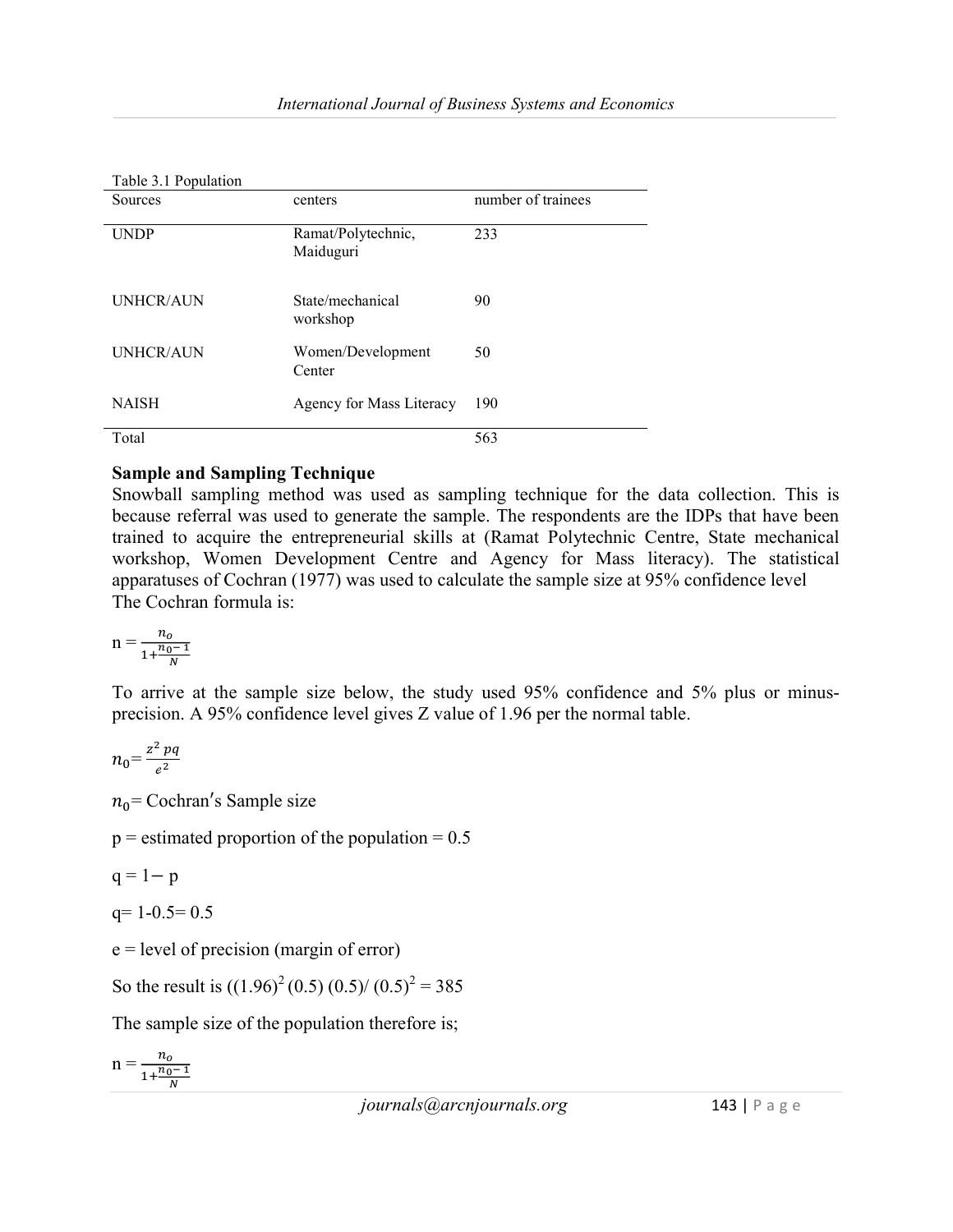n=sample size

no=Cochran sample size

N=population

 $n = \frac{385}{1.385}$  $\frac{385-1}{563}$  $=\frac{363}{1+0.68}$ ଷ଼ହ  $\mathcal{L}=\mathcal{L}^{\text{max}}$  , where  $\mathcal{L}^{\text{max}}$ ଷ଼ହ ଵ.଼  $= 229$ 

Total Population  $= 563$ 

#### Table 3.2 sample frame/size

| Ramat polytechnic center | State               | Mech-workshop Agency for mass literacy women |                  | development |
|--------------------------|---------------------|----------------------------------------------|------------------|-------------|
|                          | center              | center                                       | center           |             |
| $N = 233, S = 95$        | $N = 90$ , $S = 37$ | $N = 190$ , $S = 77$                         | $N = 50, S = 20$ |             |

Total  $N = 563$ Total  $S = 229$ Source: Author's computation

#### Method of Data Analysis

The Socio-Economic characteristics was analyzed with the use of statistical package for social sciences (SPSS). Descriptive statistics was used on the respondents in selected training centers in Maiduguri, to determine the frequency, percentage, mean and standard deviation with regards to gender participation, marital status, working experience, household size, educational qualification and income per month and how this influence self-reliance of the trained IDPs.

#### Socio-economics and Demographic characteristics of the respondents in Maiduguri.

 The socio-economic characteristic of the IDPs used for this study include Sex, Age, marital status, household size, educational qualification, working experience on skills acquired and monthly income.

| Table 4.1. Socio-economic characteristics of the trained IDPs in selected training centers in Maiduguri. |           |         |      |          |  |
|----------------------------------------------------------------------------------------------------------|-----------|---------|------|----------|--|
| <b>Sex</b>                                                                                               | Frequency | Percent | Mean | Std. dev |  |
| Male                                                                                                     | 101       | 56.1    |      |          |  |
| Female                                                                                                   | 79        | 43.9    |      |          |  |
| AGE                                                                                                      |           |         |      |          |  |
| $15 - 20$                                                                                                | 25        | 13.9    |      |          |  |
| $21 - 25$                                                                                                | 47        | 26.1    |      |          |  |
| $26 - 30$                                                                                                | 59        | 32.8    | 30   | 1.023    |  |
| >30                                                                                                      | 49        | 27.2    |      |          |  |
| <b>Marital status</b>                                                                                    |           |         |      |          |  |
| Single                                                                                                   | 71        | 39.4    |      |          |  |
| Married                                                                                                  | 95        | 52.8    |      |          |  |
| Widower                                                                                                  | 12        | 6.7     |      |          |  |
| Separated                                                                                                | 2         | 1.1     |      |          |  |
| <b>Household size</b>                                                                                    |           |         |      |          |  |

journals@arcnjournals.org 144 | P a g e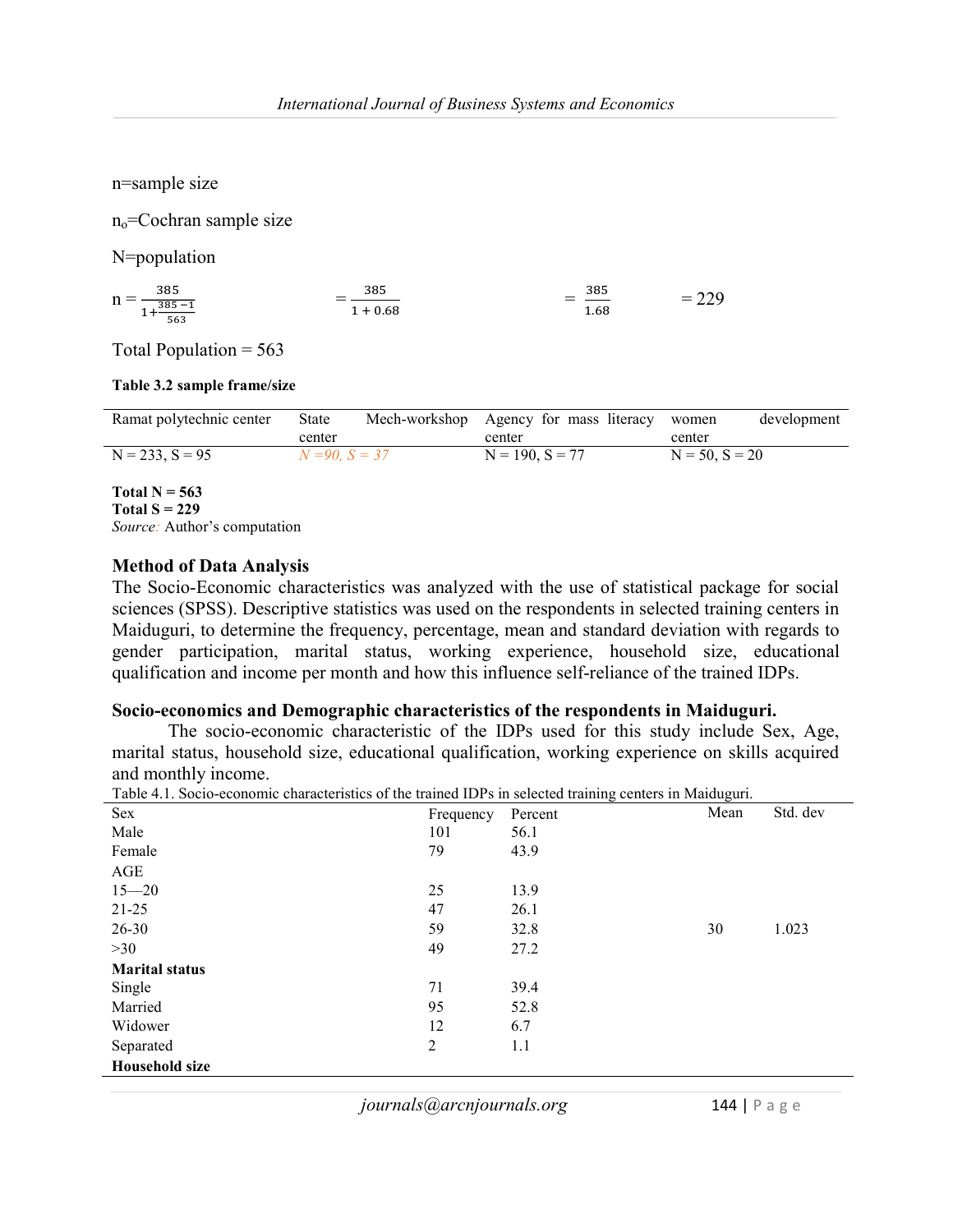| $1 - 3$                                | 47  | 26.1 |                |          |
|----------------------------------------|-----|------|----------------|----------|
| $4 - 6$                                | 67  | 37.2 | 6              | 0.231    |
| $7 - 9$                                | 39  | 21.7 |                |          |
| $10 - 12$                              | 14  | 7.8  |                |          |
| >12                                    | 13  | 7.2  |                |          |
| <b>Educational qualification</b>       |     |      |                |          |
| Primary school                         | 31  | 17.2 |                |          |
| Junior secondary school                | 22  | 12.2 |                |          |
| Senior secondary school                | 69  | 38.3 |                |          |
| Tertiary education                     | 43  | 23.9 |                |          |
| No formal education                    | 15  | 8.3  |                |          |
| Working experience on skill acquired   |     |      |                |          |
| $1 - 3$                                | 139 | 77.2 | $\overline{2}$ | 0.023    |
| $4 - 6$                                | 27  | 15.0 |                |          |
| >6                                     | 14  | 7.8  |                |          |
| Income per month                       |     |      |                |          |
| < 10,000                               | 43  | 23.9 |                |          |
| 10,000-20,000                          | 75  | 41.7 | 11,000         | 1020.324 |
| 21,000-30000                           | 46  | 25.6 |                |          |
| 31,000-40,000                          | 8   | 4.4  |                |          |
| >40,000                                | 8   | 4.4  |                |          |
| $-1$ $-1$ $-1$<br>$\sim$ $\sim$ $\sim$ |     |      |                |          |

Source: Field Survey, 2019

From the results presented in table 4.1. The study revealed that majority (56.1%) of the respondents were males whereas 43.9% were females. This shows there is no gender discrimination in the selection of the respondents since the gap is not wide.

The result on age revealed that between  $26 - 30$  years of the respondents are the majority who participated in the entrepreneurship skill training centers in Maiduguri with the percentage score 32.8. The mean value is 30 and the standard deviation is 1.023. The sub-ceding age is 30 years and above with 27.2 percent. The result above shows that majority of the participants are active youth, who benefited from the entrepreneurship skills acquired. Furthermore, the least number of participants are those whose age falls in the range of 15-20 with 13.9 percent ratio.

The result on marital status shows that 52.8 percent of the respondents are married. This revealed that there is much responsibility on the individual household. Their participation in the entrepreneurial skills acquisition was therefore a necessity. This is followed by the singles with 39.4 percent. This shows that since they are not married, it was an opportunity to develop themselves to be economically self-reliant through the skills acquired. The result on house-hold size revealed that the household whose population is between 4-6, has higher participation ratio in the entrepreneurship skills acquired. The percentage ratio of the participants is 37.2 percent, average mean 6 and the standard deviation is 0.231.

The result on the educational qualification of the respondents shows that majority of them are secondary school leavers. The percentage ratio of these participants is 38.3 while that of the participants who have no formal education is 8.3%.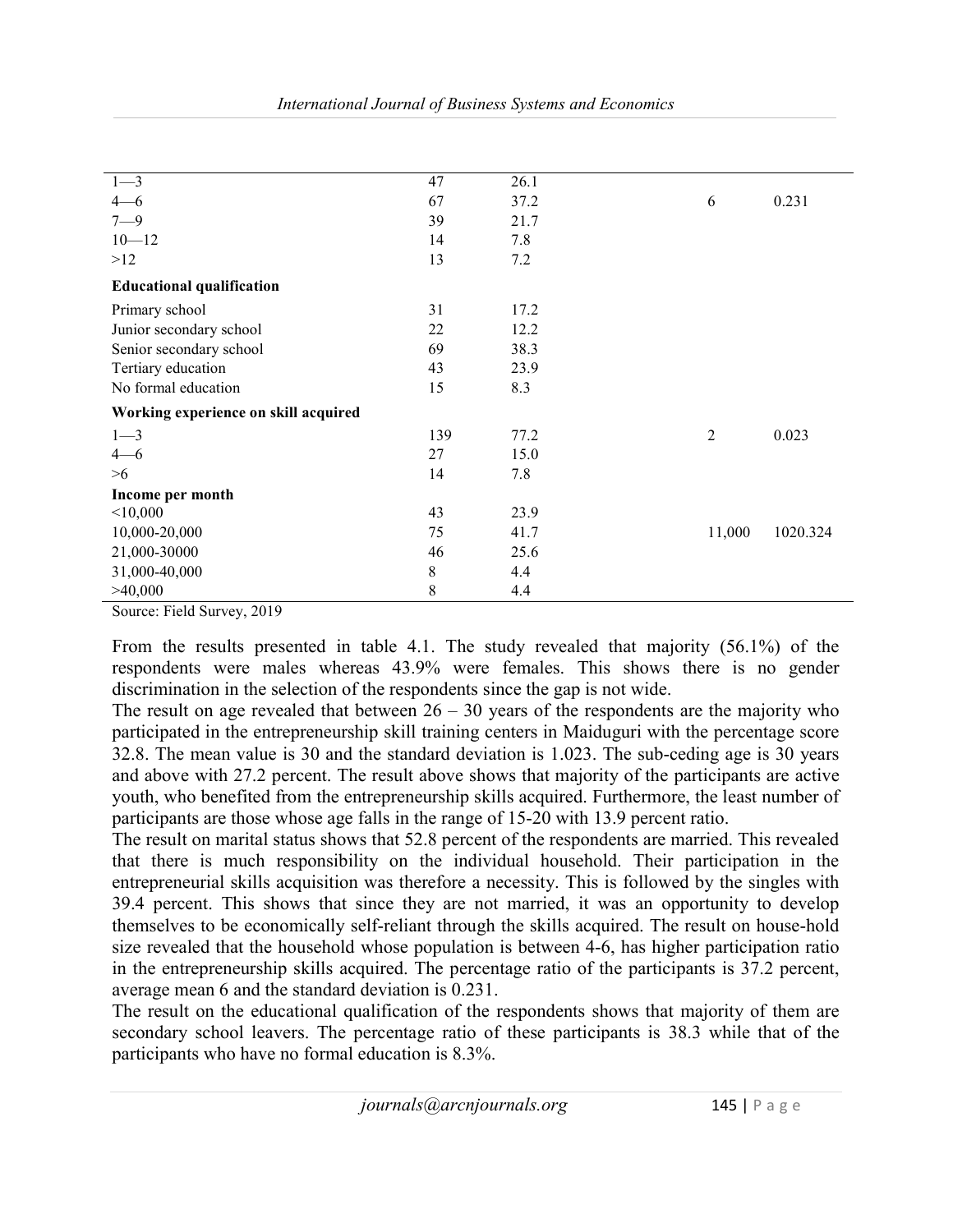The result on working experience on skills acquired revealed that those with 1-3 years working experience had the highest benefits of acquiring the entrepreneurship skills with 77.2 percent level of participation. The mean value is 2 and the standard deviation is 0.023. On the other hand, participants with 6 years and above working experience had least benefits with 7.8 percent level of participation.

The result on income per month shows that respondents whose income fall between ten to twenty thousand naira (#10,000-#20,000) income had the highest participation ratio with 41.7 percent. The mean income is #11,000.00 while the standard deviation value is 1020.324. Respondents with income above forty thousand naira  $(\geq \#40,000.00)$  had the lowest participation ratio with 4.4 percent.

# Exploratory Factor Analysis

Exploratory Factor Analysis (EFA) was used to describe the data. EFA is an important tool for determining the amount of continuous latent variables. The variables play the role in explaining the correlations amongst a group of observed variables. Decoster (1998) said EFA is used when a researcher wants to discover the number of factors influencing variables and to analyze which variables" go together". EFA was used to achieve objective which is to examine the effects of micro-entrepreneurial skills acquired on the trained IDPs on self-reliance.

# Test of Validity: Composite Validity

Test of validity was used to ascertain the appropriateness or true representative of the content of the property being measured. Reliability of the instrument was to know the suitability of the instrument to be considered. The coefficient of reliability should be greater than  $0.5$  but  $\leq 1$  for the survey instrument to be considered reliable. For this study, the Cronbach's Alpha value from the use of two items is .891, hence reliable. The more the value approaches 1, the more reliable the instrument in use.

|            | Org Sm | Sm Mean | Std Dev. | T Statistics |       | Prob. V |
|------------|--------|---------|----------|--------------|-------|---------|
| ESK2 < SA  | 0.739  | 0.734   | 0.072    | 10.221       | 0.000 |         |
| ESK4 < SA  | 0.432  | 0.421   | 0.131    | 3.305        | 0.001 |         |
| ESK5 < SA  | 0.894  | 0.889   | 0.030    | 29.934       | 0.000 |         |
|            |        |         |          |              |       |         |
| $R^2$      | 0.257  |         |          |              |       |         |
| Adj. $R^2$ | 0.248  |         |          |              |       |         |

Table 4.3 Factor Loading (Outer Loading)

Note: the denotation  $**$  mean  $1\%$  and  $***$  at  $5\%$ 

Table 4.3 above shows the results on factor loading (Outer Loading) on some selected variables employed in the model. The result on entrepreneurial skills acquired (ESK2) indicates that about

 $journals@arcniournals.org$  146 | P a g e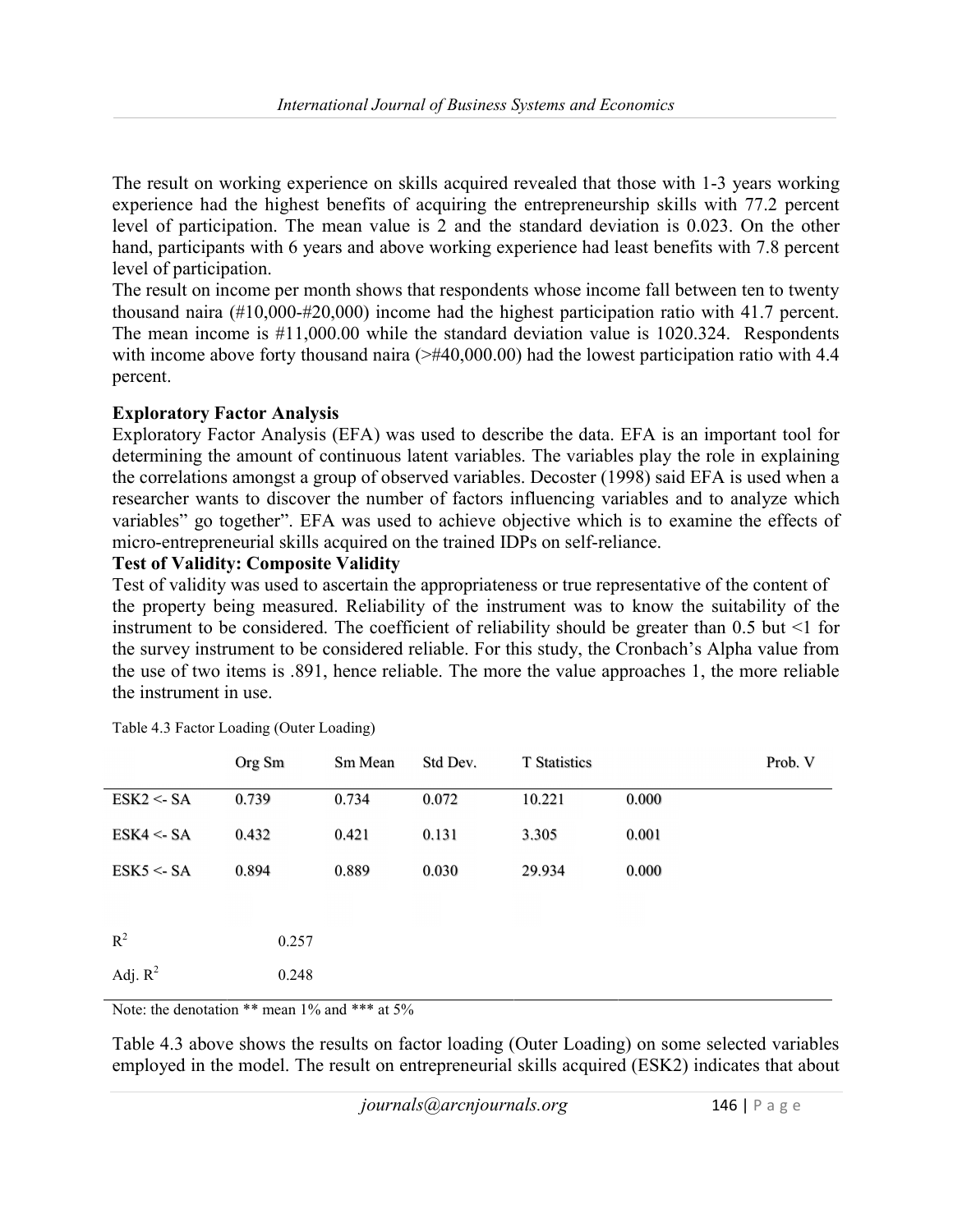74 percent influence was recorded on the skill acquired by the respondents on the various skills they were trained on. This means the respondents were practicing the skills they were trained on and that greatly improved their performance. The result on ESK4 indicates about 43 percent influence on skill acquired. The implication is that some of the respondents recorded low improvement compared to their previous knowledge on the skills they were trained on and this could be attributed to their literacy level. ESK5 result shows 89 percent influence on trainees that were trained by the respondents after the skills acquisition. This implies that each respondent had a trainee(s) under him/her for mentorship.

The result on demographic characteristics indicates that gender(GEN) has about 57 percent influence on the respondents' participation on skills acquisition in these four centers mentioned in the study. Income per month (INCPM) result records 86 percent influence on the respondents in the study area. This means the income of the respondents has higher influence on the demographic features. The result on work experience indicates about 68 percent influence on the demographic features of the respondents.

The  $R^2$  value is 0.257 which is about 26 percent combine effect of the latent variables employed in the model. Looking at the  $R^2$  value, it indicates weak cumulative effect on the self-reliance of the Internally Displaced Persons (IDPs) but because the variables are a survey data, the result can be retained and the Adj  $R^2$  value is 0.248 which is about 25% influence on self-reliance.

# Construct Reliability and Validity

Table 4.4 Construct Reliability and Validity

|                  | Cronbach's Alpha | rho A | <b>Composite Reliability</b> | Average Variance Extracted<br>(AVE) |
|------------------|------------------|-------|------------------------------|-------------------------------------|
| <b>DMC</b> 0.509 |                  | 0.574 | 0.751                        | 0.509                               |
| <b>SA</b>        | 0.489            | 0.625 | 0.744                        | 0.511                               |
| <b>SR</b>        | 0.772            | 0.790 | 0.839                        | 0.467                               |

Table 4.4 shows the construct reliability and validity result that the Cronbach Alpha value on demographic characteristics (DMC) and Skill Acquired (SA) are 0.509 and 0.489 respectively. This indicates weak impact on the self-reliance of the respondents. On the other hand, selfreliance shows higher impact of the training received by the respondents on the various skills they acquired. The result on rho\_A shows that only self-reliance indicates strong relationship with other variables in the model estimated. Composite reliability results show all the three latent variables are significant determinates in the model. The result on average variance extracted (AVE) show that two of the variables DMC and SA are adequate measures in the model according to the rule of thumb.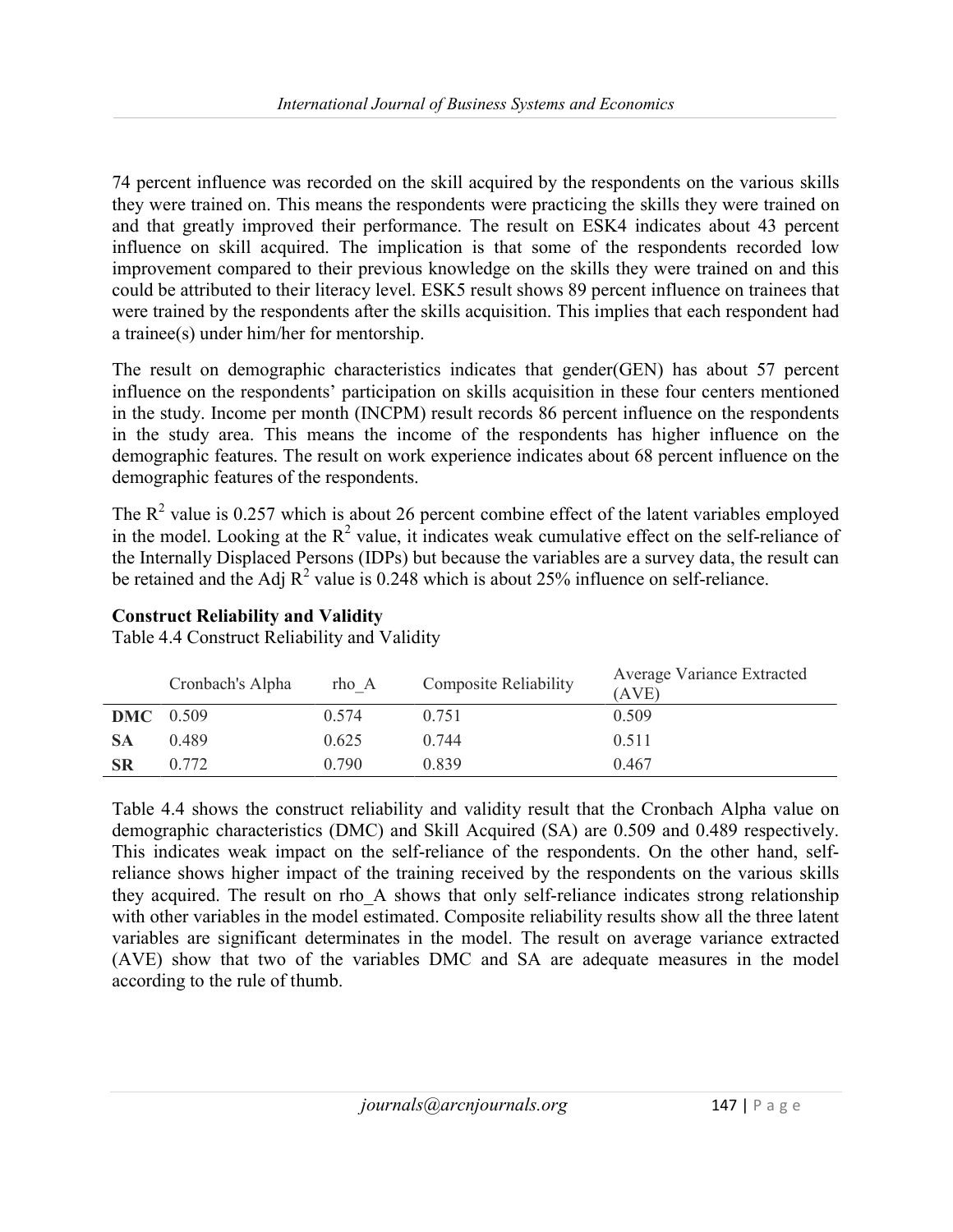# 4.4 Convergent Validity

Table 4.5 Correlation Matrix

|                  | DMC SA        | SR    |
|------------------|---------------|-------|
| <b>DMC</b> 1.000 |               |       |
| <b>SA</b>        | $0.265$ 1.000 | 0.490 |
| <b>SR</b>        | $0.252$ 0.490 | 1.000 |

The table above shows the result on the correlation between the three latent variables (demographic characteristics, self-reliance and skills acquired). The rule of thumb said that the value in the diagonal must be less than 1 and greater than zero. The result indicates that the value in the diagonal is equal to one and the value below it is 0.490 which shows that the correlation between the three latent variables is lower.

#### 4.5 Discriminant validity Table 4.6

Heterotrait-Monotrait

|            | DMC   | - SA  | Ted SR |
|------------|-------|-------|--------|
| <b>DMC</b> |       |       |        |
| <b>SA</b>  | 0.634 |       |        |
| <b>SR</b>  | 0.396 | 0.750 |        |

The result on table 4.6 shows the path model on Heterotrait-Monotrait (HTMT) ratio. The criterion recommended that if the value of HTMT is below 0.90 the discriminant validity has been established between two reflective constructs. Looking at the result above the value of skills acquired (SA) as against demographic characteristics (DMC) is 0.634 and self-reliance against demographic characteristics is 0.396. The last is self-reliance (SR) as against skills acquired (SA) is 0.750. The above results imply each constructs are truly distinct from other constructs as it is stated in the criterion above.

# Summary of Findings

The study examined the impact of micro-entrepreneurial skills acquisition of the trained IDPs towards economic self-reliance in Maiduguri metropolis. The specific objectives were to examine the socio-economic characteristics of the trained IDPs towards their economic selfreliance.

Results of the study showed that the mean age of the participants was between 26 - 30 years which is (33%) and majority of them were married males (56 %), while females make up (44%). About 38% of the respondents hold senior secondary school leaving certificates. The study also revealed that 37.2% of the respondents have household size of 4-6. The result on working experience reveals that most of the respondents had 1-3 years working experience in their choice skills which is 77.2 percent. The result further shows that 25.6% of the participants' income generated after acquiring the training was between  $N21,000 - #N0,000$  monthly.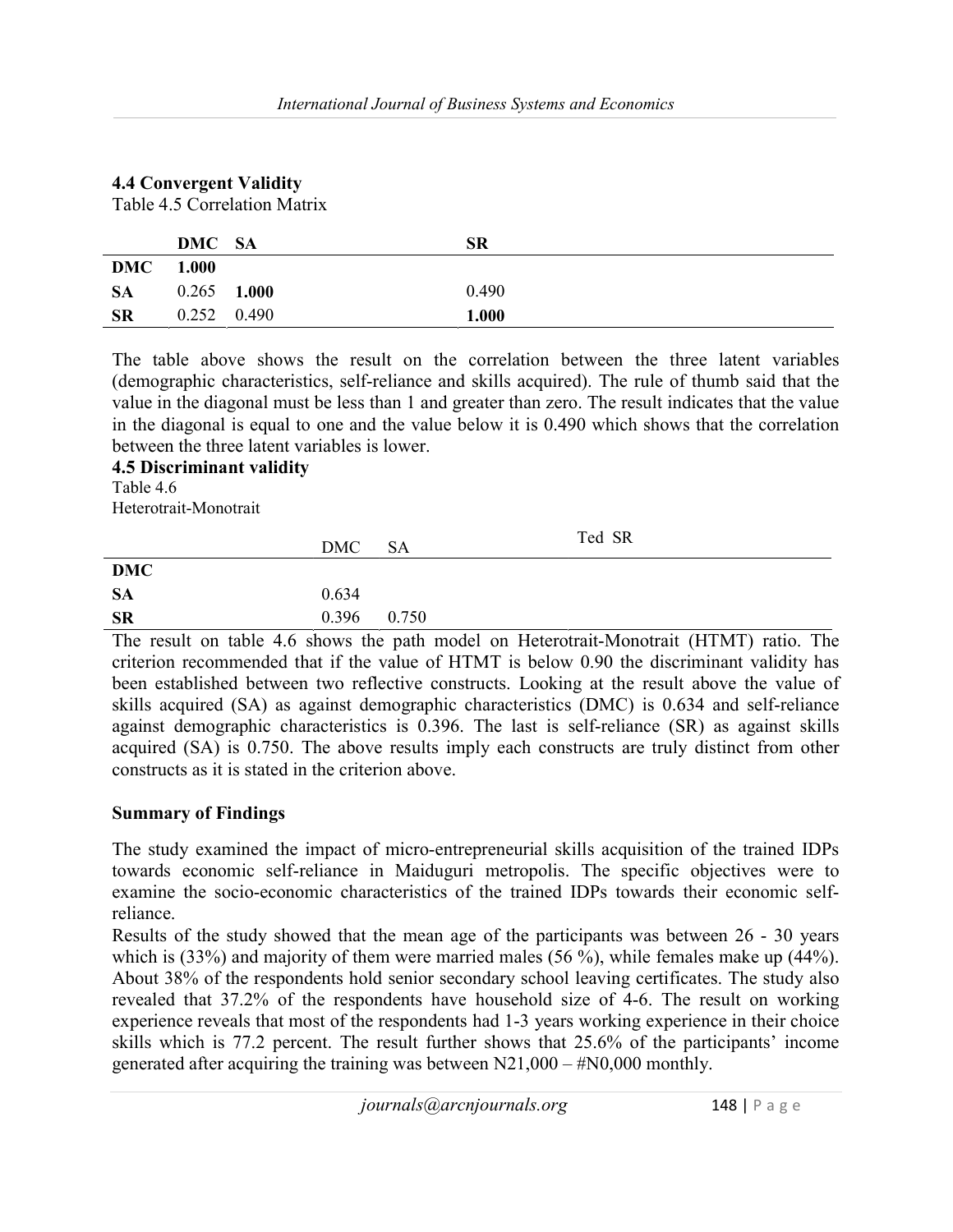Furthermore, result on the effect of micro-entrepreneurial skill acquisition on the trained IDPs shows that 75 percent of the respondents were economically self-reliant. Likewise, the result on the humanitarian support given to the trained IDPs indicate that most of the respondents benefitted from both cash and machineries as the coefficient of  $HS_3$  is 0.5327 which means 53 percent of the respondents got cash and machineries for them to startup their businesses.

# Conclusion

The study concluded that the impact of micro-entrepreneurial skills acquisition towards economic self-reliance of trained IDPS in Maiduguri Metropolis reveals significant impact as the overall coefficient of  $R^2$  is 0.749.

# Recommendations

Based on the findings of the study, the following recommendations are imperative:

- i. The result reveals that majority of those who participated in the training were married men and had senior secondary school certificate as their highest educational qualification. Therefore, this study recommends that government, Non-governmental organizations and philanthropies should encourage more women to participate in skills acquisition as they are more vulnerable in time of crisis.
- ii. The result shows great influence of the skills acquired by the trained IDPs on their economic self-reliance. Therefore, the study recommends that Government and NGOs should give greater attention to train more of the untrained IDPs. This will enhance their livelihood and better standard of living. It will also reduce the rate of dependence on the Government, NGOs and philanthropists.
- iii. In addition, the result shows that the respondents were not trained on technical aspect. This means when the machines develop problems they cannot repair them. The researcher therefore suggests that trainees especially on skills acquisition should be properly trained on how to operate the machines. Secondly, in case the machines develop minor problem they should be able to repair them. The trainers should also identify individuals and or organizations to which the trainees can take their machines in case of major repairs.

# References

Aba riot (1929). Aba Women Riot.https:// en.m.wikipedia.org>women'war.

- Adawo, M.A. (2011). Has education (human capital) contributed to the economic growth of Nigeria? Journal of Economics and International Finance, 3(1), 46-58.
- Adedeji, S.O. and Bamidele R.O. (2003). Economic Impact of Tertiary Education on Human
- Akpan, F., Ekanem, O. and Olofu-Adeoye, A. (2014). "Boko haram insurgency and the counterterrorism policy in Nigeria". Canadian Social Science 10(2): 151-155
- Alao,D.A.C (2017).Boko Haram Insurgency in Nigeria. The challenges and lessons

 $journals@arcnjournals.org$  149 | P a g e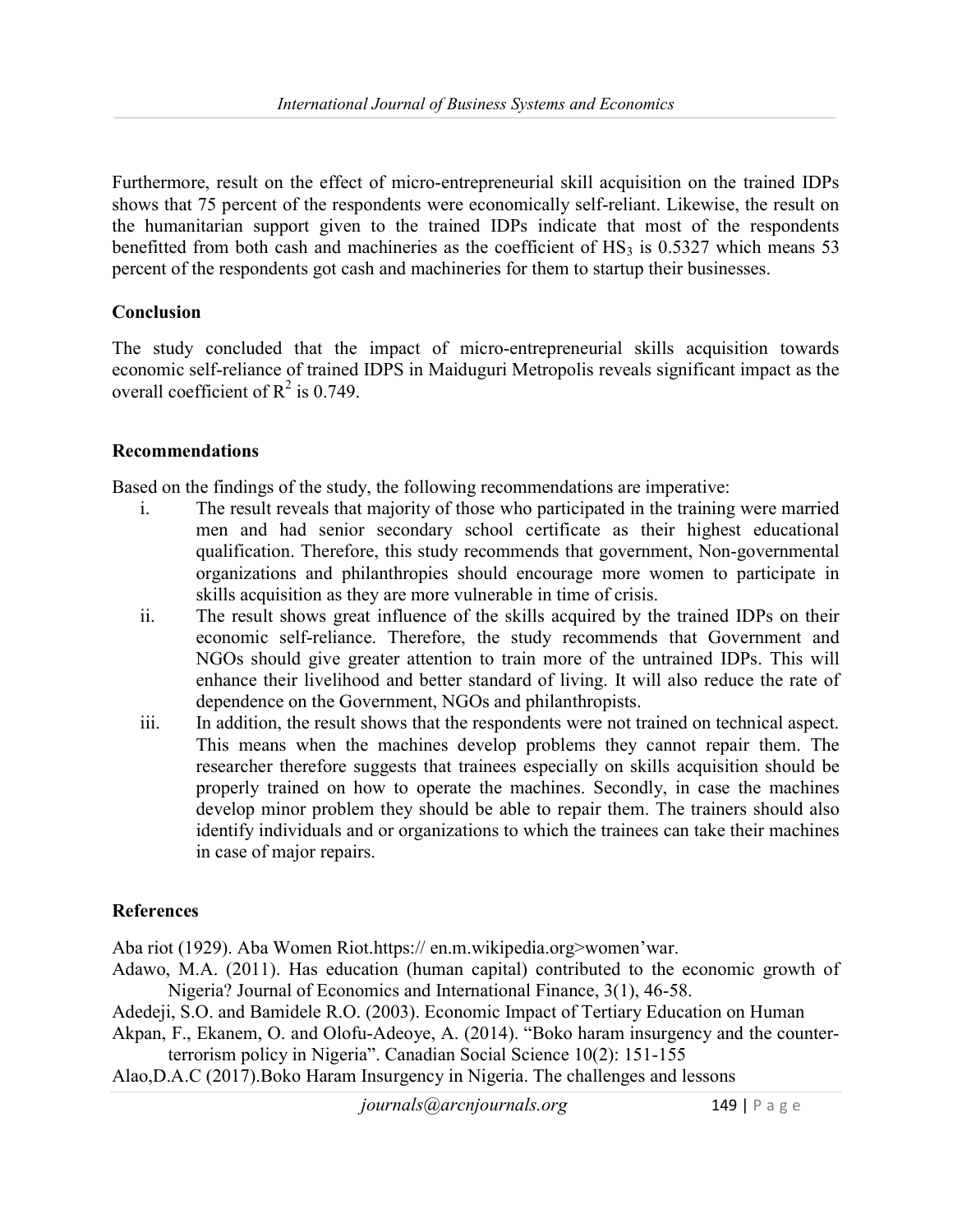Alexandra Bilak (2017). The Bank Group.https://blogs.worldbank.org/te.

- Amassoma, D. and Nwosa.P. I. (2011). Investment in Human Capital and Economic Growth in Nigeria: A Causality Approach. Canadian Social Science, 7(4), 114-120.
- Asylum Access (2014). Global refugee work Rights Report. Oakland, CA: Asylum Access. http://asylumacess.org/wp-content/uploads/2014/09/FINAL.Global-Refugee-Work-Rights-Report-2014 interactive.pdf
- Barro, R. (1991). Economic Growth in a Cross-section of Countries. The Quarterly Journal of Economics, (2), 407-43
- Becker, G. S. (1964). Human capital: a theoretical and empirical analysis, with special reference to education. New York: National Bureau of Economic Research, 1964.
- Boldizzoni (2008). Means and ends: The idea of capital in the West; 1500-1970, New York: Palgrave Macmillan.
- BOSON Innovations (2017). info@bosoninnov.com
- Brett.A.W,Andrys.O,George.T.B (2010).Exploratory Factor Analysis:A five step guide for Novices.Journal of Emergency Primary Health Care,8(3),1-13
	- Capital Development in Nigeria in.: Human Resource Development in Africa. Selected
- Civil War (1967-1970).https:// en.m.wikipedia.org>wiki>Nigeria.
- Claude Massop (1949-1979).https:// prabook.com>web>mobile
- Creative Associate International (2016). Program for Vocational Training at Centre for Entrepreneurship Development, Ramat Polytechnic, Maiduguri
- Dauda, R.O. (2010). Role of Human Capital in Economic Development: An Empirical Study of Nigerian Case. Oxford: Oxford Business and Economics Conference Program.
- De Coster Jamie (1998) .Over View of Factor Analysis.Retrieve 2019.htt:// www.stat-help.com
- De la Fuente, A. & Ciccone, A. (2002). Le capital humaindansune e´conomiemondiale sur la connaissance. Rapport pour la Commission Europe ´enne, Brussels.
- Ejere, S.I. (2011). Human Capital Formation as Catalyst for National Development: Nigeria in Perspective. International Business and Management, 2(2), 98-104.
- European Commission Jordan (2016). Towards a stronger partnership. News Release, July 20, 216. http://europa.eu/rap;id/press-releaseIP-16-2570en.htm
- Fatile, J.O. and Bell, W.O. (2015). Managing Internally Displaced persons in Nigeria:
- FGN (2012). National Policy on Internally Displaced Persons (IDPs) in Nigeria
- Fitzsimons, P. (1999). Human capital theory and education. The Encyclopedia of Education. London: Macmillan.
- Global Report on Internal Displacement (GRID,2017).
- Hafsat, S., A. (2016). NAFOWA Skill Acquisition and Vocational Training Program, 16 May, 2016 at Ramat Polytechnic, Maiduguri.
- Haldum, C. & Dukoya, O. A., (2016). Ethnic and Religious Crises in Nigeria. Conflicts are mostly ethno-religious conflicts.
- Hirschowitz, R., Slabbert, I., Clark, I., and Van der Walts, S. (1989). Skills training for small business development. Human Science Research Council: Pretoria
- Hisrich, D.Rebort., Peters P.M. and Shepherd D.A. (2007). Entrepreneurship, 7<sup>th</sup> Edition, New York: McGraw Hill International Company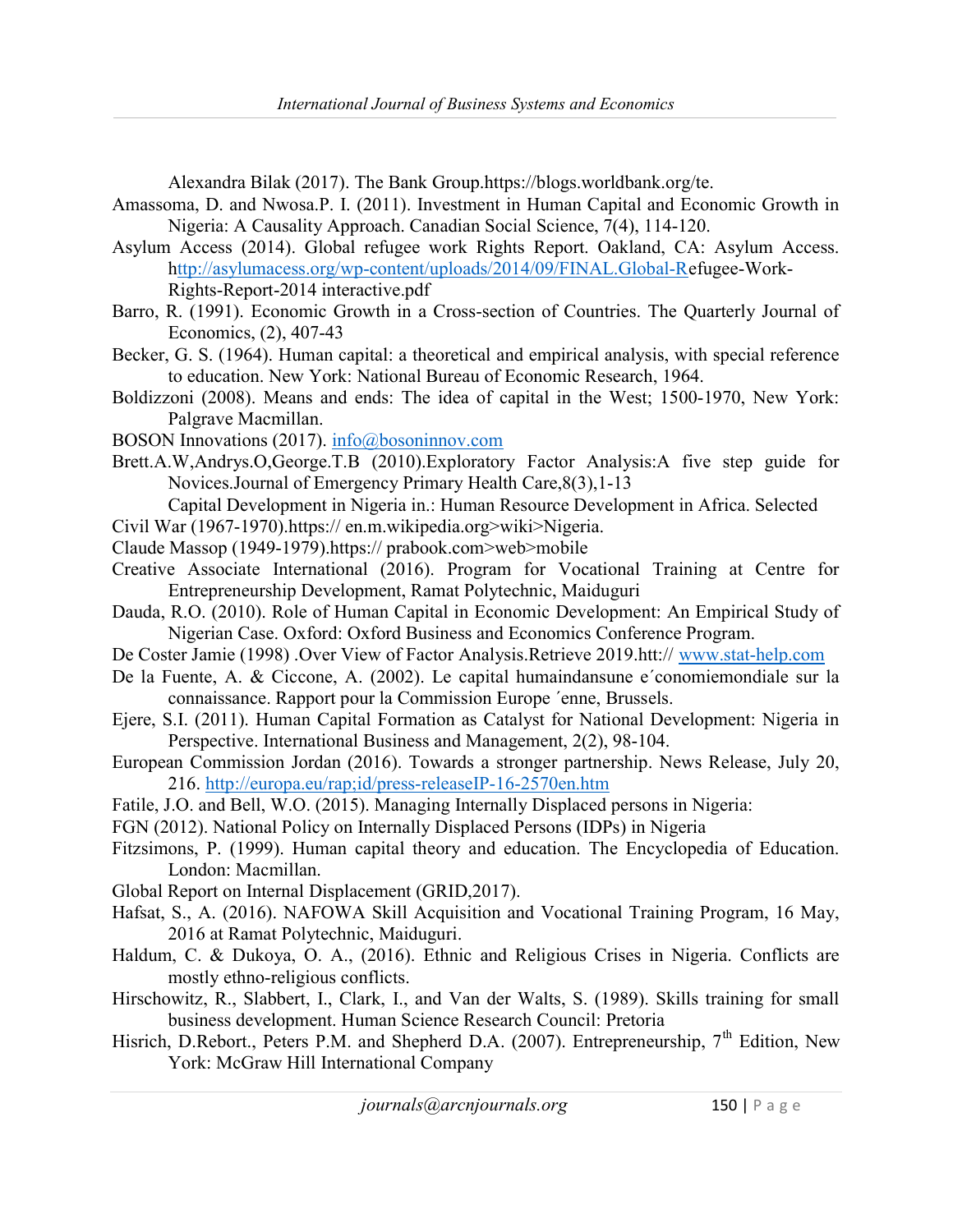- IDMC (2014). Internal Displacement Monitoring Centre
- IDMC (2016). International displacement Monitoring Centre
- IDMC (2017). International Displacement Monitoring Center.
- International Committee of the Red Cross (2016). Internal Displacement in North East, Nigeria Operationalising the Kampala Convention in Borno, Adamawa and Yobe States. http://icirnigeria.org/over-600idps-commence-skill-acquisition-training-in-borno on 8th July, 2017
- Johnson, A.O. (2011). Human Capital Development and Economic Growth in Nigeria. European Journal of Business and Management, 3(9), 29-38
- Joseph Resort(2017).https://www.vogue.com>fashion-shows.
- Karem, (2016). Building Livelihood Opportunities for refugee Population. Lessons from past practice
- Kilby, P. (1971) Hunting the Heffalump. Entrepreneurship and Economic Development. PP:1- 40. New York: The free press.
- Maslow, A. (1954). Motivation and Personality. New York, NY: Harper: ISBN 006-041987-3
- Matthew, A. (2017). UNDP training 575 IDPs on technology skills on September 27, 2017, News: NAN, Vanguard
- Mustapha, Gwary and Makinta (2014) Harnessing the economic potentials of Borno state for poverty alleviation in Nigeria. International Journal of research in agriculture and food sciences. Vol.2, No.5
- Nathan, F. (2013). Economic Consequent of Forced Displacement
- National Population Commission of Nigeria (NPC,2016).
- NRC (2009). Nigerian Red Cross
- OCHA (2004). Eds. "Guiding Principles on Internally Displacement. Available at http://www.unhcr.org/43ce/cff2.html
- OECD Organisation for Economic Cooperation and Development. The knowledge-based economy. Paris: OECD, 1996.
- Olufunke, P.F. and Oluwole, A. D. (2016). Improving self-reliance of Internally Displaced Persons affected by the Boko haram Insurgency Attacks in the North-eastern part of Nigeria
- Plesheltter, L.A. (2009) Must have skills for Entrepreneurs: http:www.powerhomebiz.com/vol69/entreskills.htm2009
- Robert Kelly. C (2021). Why are factors of production important to Economic Growth.Otdash, Investopedia publishing family.
- Salgado-Banda (2005) Entrpreneurship and economic growth. An empirical analysis
- Sarah, Haynes (2011). Displaced people and the challenges to development.Women and Human Development.The Capabilities Approach,Cambridge University press,pp78-81.
- UNHCR (2005). United Nations Handbook for Self-Reliance. United Nations High Commission for Refugees
- Victor Chibuike O. and Onuaha Chijioke B (2016). The Nigerian-State and Management of IDPs from 2012-2016.African Journal of Politics and Society. Department of political Science and Public Administration, Rhema University, Abba, Abia State.